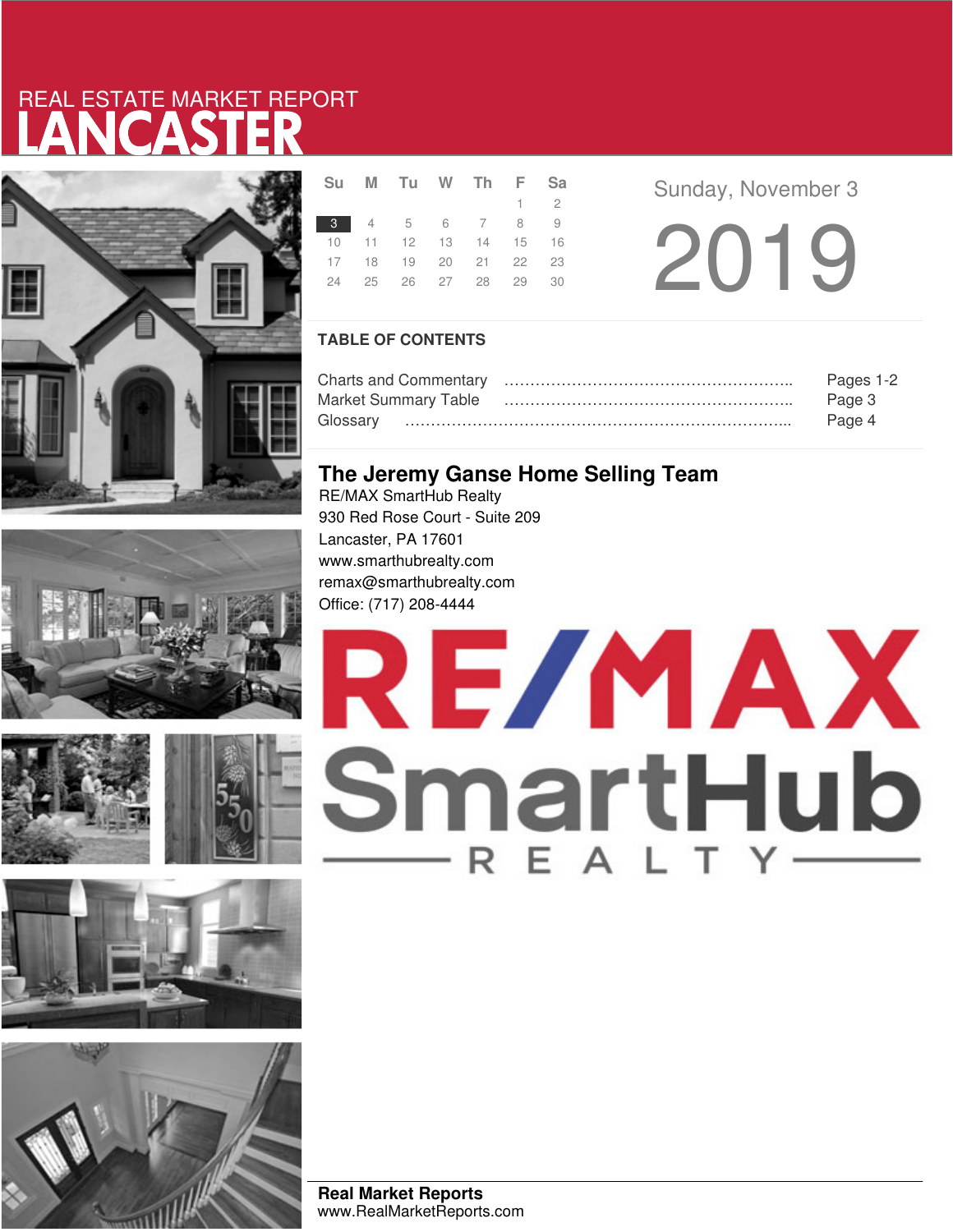

Sunday, November 3, 2019

### The Jeremy Ganse Home Selling Team

remax@smarthubrealty.com RE/MAX SmartHub Realty Office: (717) 208-4444

at the real estate market. Currently there are 811 sales pending in the market overall, leaving 1164 listings still for sale. The resulting pending ratio is 41.1% (811 divided by 1,975). So you might be asking yourself, that's great... but what exactly does it mean? I'm glad you asked! *Let's take a look*

The pending ratio indicates the supply & demand of the market. Specifically, a high ratio means that listings are in demand and quickly going to contract. Alternatively, a low ratio means there are not enough qualified buyers for the existing supply.

**"Current inventory is described as active."**

Taking a closer look, we notice that the \$200K - \$250K price range has a relatively large number of contracts pending sale.

We also notice that the \$200K - \$250K price range has a relatively large inventory of properties for sale at 174 listings. The average list price (or asking price) for all properties in this market is \$335,596.





A total of 3495 contracts have closed in the last 6 months with an average sold price of \$237,901. Breaking it down, we notice that the \$150K - \$200K price range contains the highest number of sold listings.

Alternatively, a total of 1075 listings have failed to sell in that same period of time. Listings may fail to sell for many reasons such as being priced too high, having been inadequately marketed, the property was in poor condition, or perhaps the owner had second thoughts about selling at this particular time. The \$200K - \$250K price range has the highest number of off-market listings at 188 properties.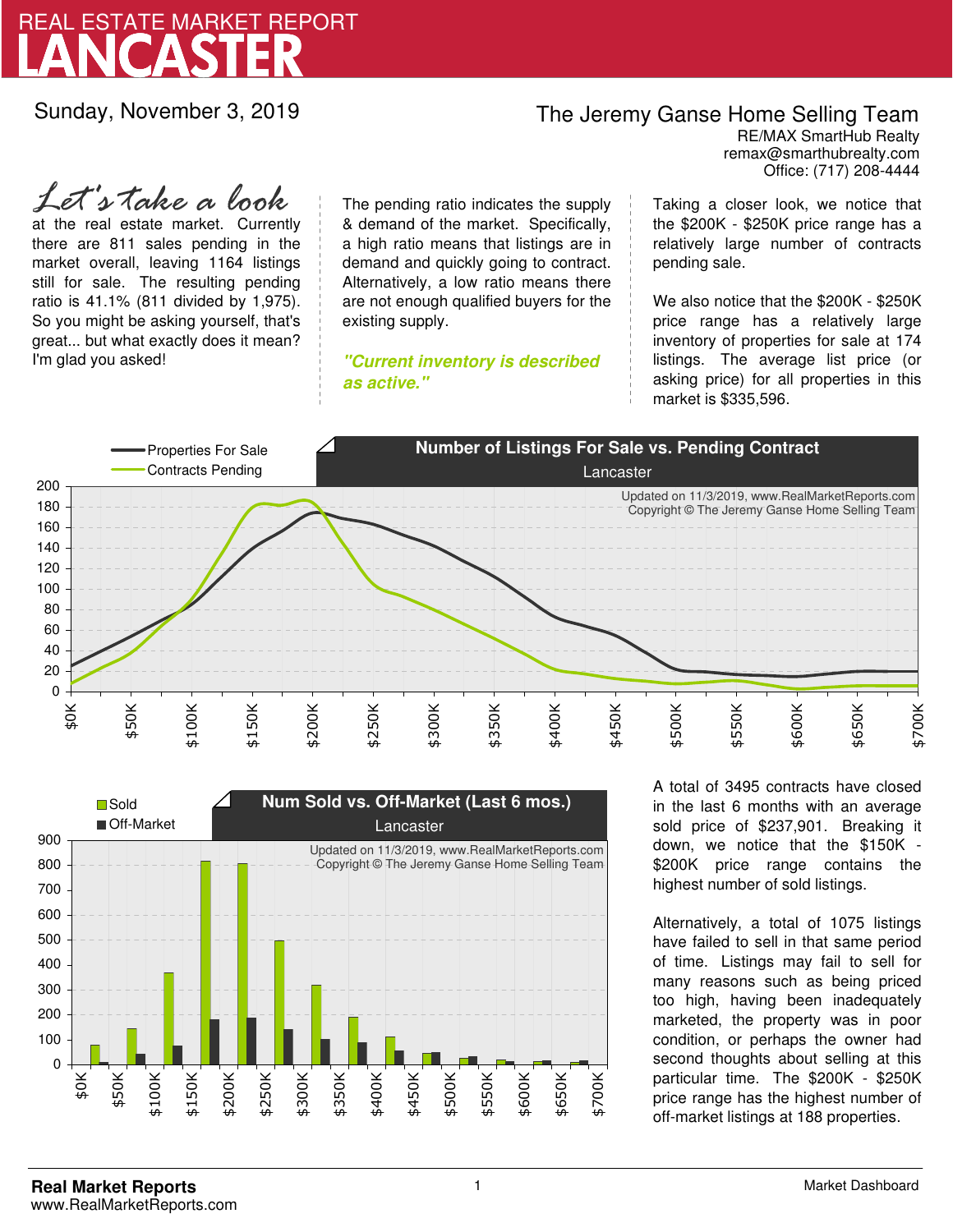# LANCASTER REAL ESTATE MARKET REPORT

Sunday, November 3, 2019

### The Jeremy Ganse Home Selling Team

remax@smarthubrealty.com RE/MAX SmartHub Realty Office: (717) 208-4444

Looking at the chart to the right, you might be wondering why average days on market (DOM) is important. This is a useful measurement because it can help us to determine whether we are in a buyer's market (indicated by high DOM), or a seller's market (indicated by low DOM). Active listings (properties for sale) have been on the market for an average of 135 days.

Analysis of sold properties for the last six months reveals an average sold price of \$237,901 and 34 days on market. Notice that properties in the \$150K - \$200K price range have sold quickest over the last six months.

The recent history of sales can be seen in the two charts below. The average sold price for the last 30 days was \$235,772 with an average DOM of 33 days.

Since the recent DOM is less than the average DOM for the last 6 months, it is a positive indicator for demand. It is always important to realize that real estate markets can fluctuate due to many factors, including shifting interest rates, the economy, or seasonal changes.



### **"The average list-to-sales ratio for this area is 98.5%."**

Ratios are simple ways to express the difference between two values such as list price and sold price. In our case, we typically use the list-to-sale ratio to determine the percentage of the final list price that the buyer ultimately paid. It is a very common method to help buyers decide how much to offer on a property.

Analysis of the absorption rate indicates an inventory of 2.0 months based on the last 6 months of sales. This estimate is often used to determine how long it would take to sell off the current inventory of properties if all conditions remained the same. It is significant to mention that this estimate does not take into consideration any additional properties that will come onto the market in the future.



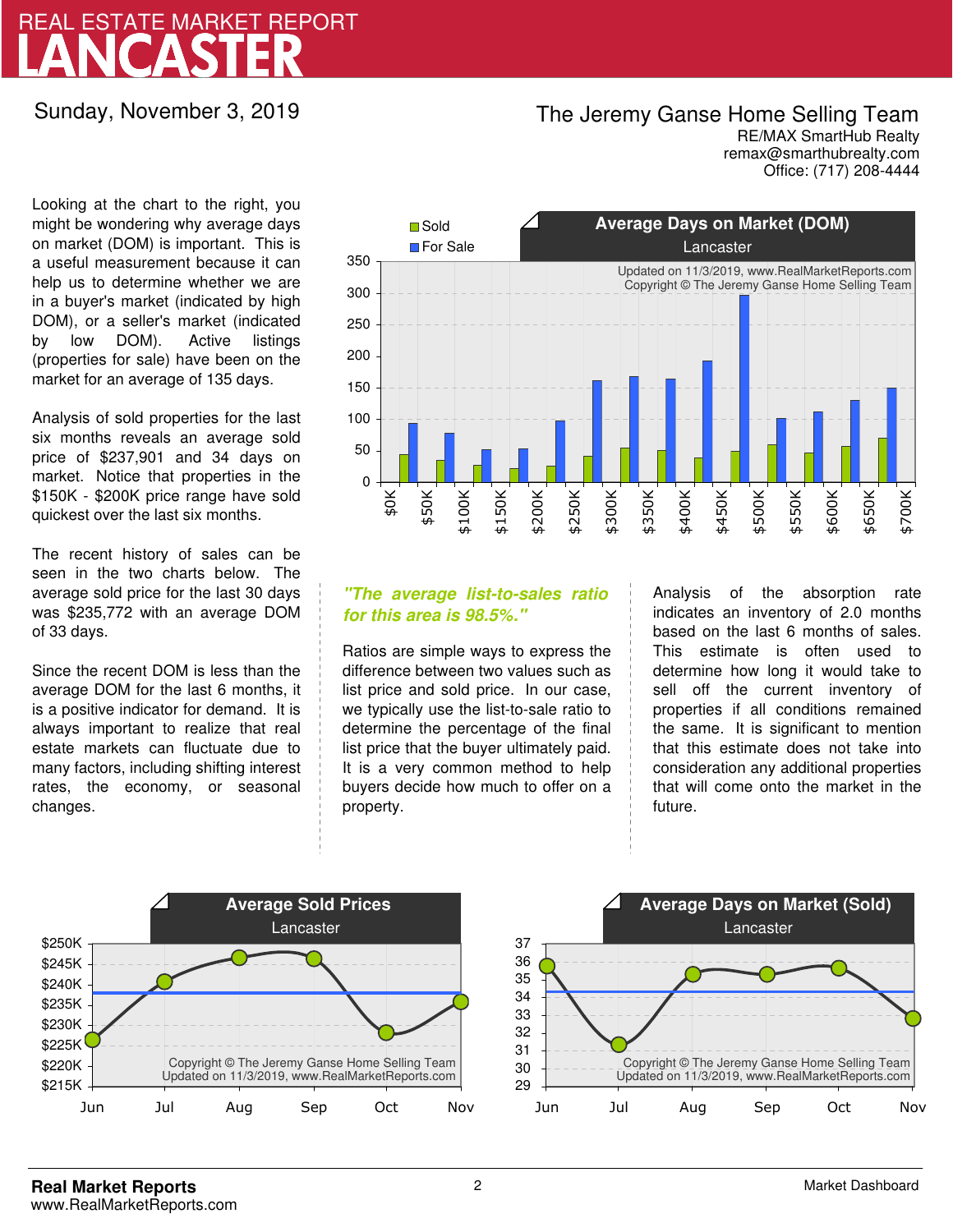# LANCASTER REAL ESTATE MARKET REPORT

Sunday, November 3, 2019

## The Jeremy Ganse Home Selling Team

remax@smarthubrealty.com RE/MAX SmartHub Realty Office: (717) 208-4444

|                                    |                    | <b>Contracts Pending [2]</b> |            |                   |            | Off-Market in the Last 6 Months [3] |              |            |            |                   | <b>Absorption Rate</b> |                   |  |              |      |
|------------------------------------|--------------------|------------------------------|------------|-------------------|------------|-------------------------------------|--------------|------------|------------|-------------------|------------------------|-------------------|--|--------------|------|
|                                    |                    | For Sale <sup>[1]</sup>      |            |                   |            | Sold in the Last 6 Months [4]       |              |            |            |                   |                        |                   |  |              |      |
|                                    | <b>Price Range</b> | <b>Total</b>                 | Avg        | Avg               | Total      | Pending                             | <b>Total</b> | Total      | Avg        | Avg Orig          | Avg                    | Avg               |  | List to      | Mos. |
| Min.                               | Max.               | <b>Num</b>                   | <b>DOM</b> | <b>List Price</b> | <b>Num</b> | Ratio                               | <b>Num</b>   | <b>Num</b> | <b>DOM</b> | <b>List Price</b> | <b>List Price</b>      | <b>Sold Price</b> |  | <b>Sales</b> |      |
| \$0                                | \$49,999           | 25                           | 94         | \$31,446          | 8          | 24.2%                               | 10           | 81         | 45         | \$50,374          | \$49,325               | \$30,733          |  | 62.3%        | 1.9  |
| \$50,000                           | \$99,999           | 54                           | 78         | \$79,218          | 38         | 41.3%                               | 42           | 146        | 35         | \$80,658          | \$77,593               | \$74,862          |  | 96.5%        | 2.2  |
| \$100,000                          | \$149,999          | 85                           | 52         | \$127,521         | 90         | 51.4%                               | 77           | 369        | 28         | \$135,150         | \$133,340              | \$130,648         |  | 98.0%        | 1.4  |
| \$150,000                          | \$199,999          | 139                          | 53         | \$177,550         | 179        | 56.3%                               | 180          | 819        | 23         | \$177,427         | \$176,434              | \$174,414         |  | 98.9%        | 1.0  |
| \$200,000                          | \$249,999          | 174                          | 98         | \$226,619         | 184        | 51.4%                               | 188          | 809        | 27         | \$228,453         | \$224,552              | \$222,972         |  | 99.3%        | 1.3  |
| \$250,000                          | \$299,999          | 163                          | 161        | \$279,194         | 105        | 39.2%                               | 143          | 499        | 41         | \$278,585         | \$276,612              | \$272,979         |  | 98.7%        | 2.0  |
| \$300,000                          | \$349,999          | 142                          | 168        | \$326,985         | 80         | 36.0%                               | 101          | 319        | 55         | \$339,104         | \$326,610              | \$322,972         |  | 98.9%        | 2.7  |
| \$350,000                          | \$399,999          | 112                          | 164        | \$375,124         | 52         | 31.7%                               | 88           | 192        | 50         | \$378,694         | \$374,725              | \$370,577         |  | 98.9%        | 3.5  |
| \$400,000                          | \$449,999          | 73                           | 193        | \$424,994         | 22         | 23.2%                               | 57           | 114        | 40         | \$429,132         | \$427,242              | \$421,738         |  | 98.7%        | 3.8  |
| \$450,000                          | \$499,999          | 55                           | 297        | \$479,876         | 13         | 19.1%                               | 49           | 46         | 49         | \$485,798         | \$477,303              | \$472,646         |  | 99.0%        | 7.2  |
| \$500,000                          | \$549,999          | 22                           | 102        | \$527,277         | 8          | 26.7%                               | 32           | 27         | 60         | \$535,759         | \$528,793              | \$518,679         |  | 98.1%        | 4.9  |
| \$550,000                          | \$599,999          | 17                           | 112        | \$585,323         | 11         | 39.3%                               | 14           | 21         | 47         | \$588,524         | \$579,667              | \$572,225         |  | 98.7%        | 4.9  |
| \$600,000                          | \$649,999          | 15                           | 130        | \$626,333         | 3          | 16.7%                               | 16           | 14         | 57         | \$668,127         | \$650,042              | \$623,099         |  | 95.9%        | 6.4  |
| \$650,000                          | \$699,999          | 20                           | 150        | \$683,948         | 6          | 23.1%                               | 18           | 11         | 70         | \$711,618         | \$704,836              | \$669,859         |  | 95.0%        | 10.9 |
| \$700,000                          | $+$                | 68                           | 194        | \$1,097,387       | 12         | 15.0%                               | 60           | 28         | 76         | \$918,225         | \$900,100              | \$867,075         |  | 96.3%        | 14.6 |
| <b>Market Summary &gt;&gt;&gt;</b> |                    | 1,164                        | 135        | \$335,596         | 811        | 41.1%                               | 1,075        | 3,495      | 34         | \$245,133         | \$241,494              | \$237,901         |  | 98.5%        | 2.0  |

Status = [1] ACT; [2] PND; [3] WTH, EXP, CNL; [4] CLS

CountyOrParish = Lancaster

PropertyType = Residential

-

Date Range = 05/05/2019 to 11/03/2019 10 11/03/2019 Case of the Data believed to be accurate but not guaranteed.